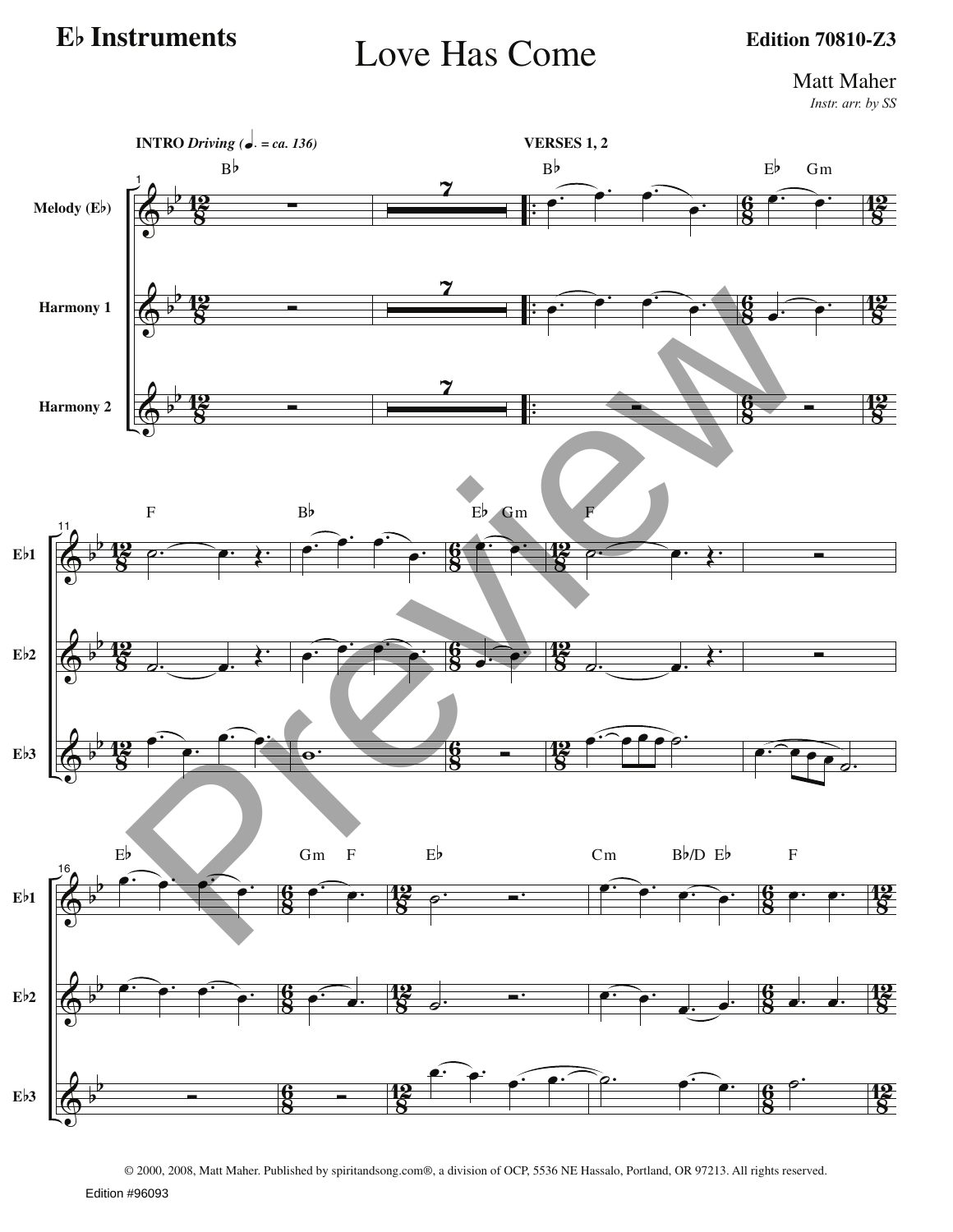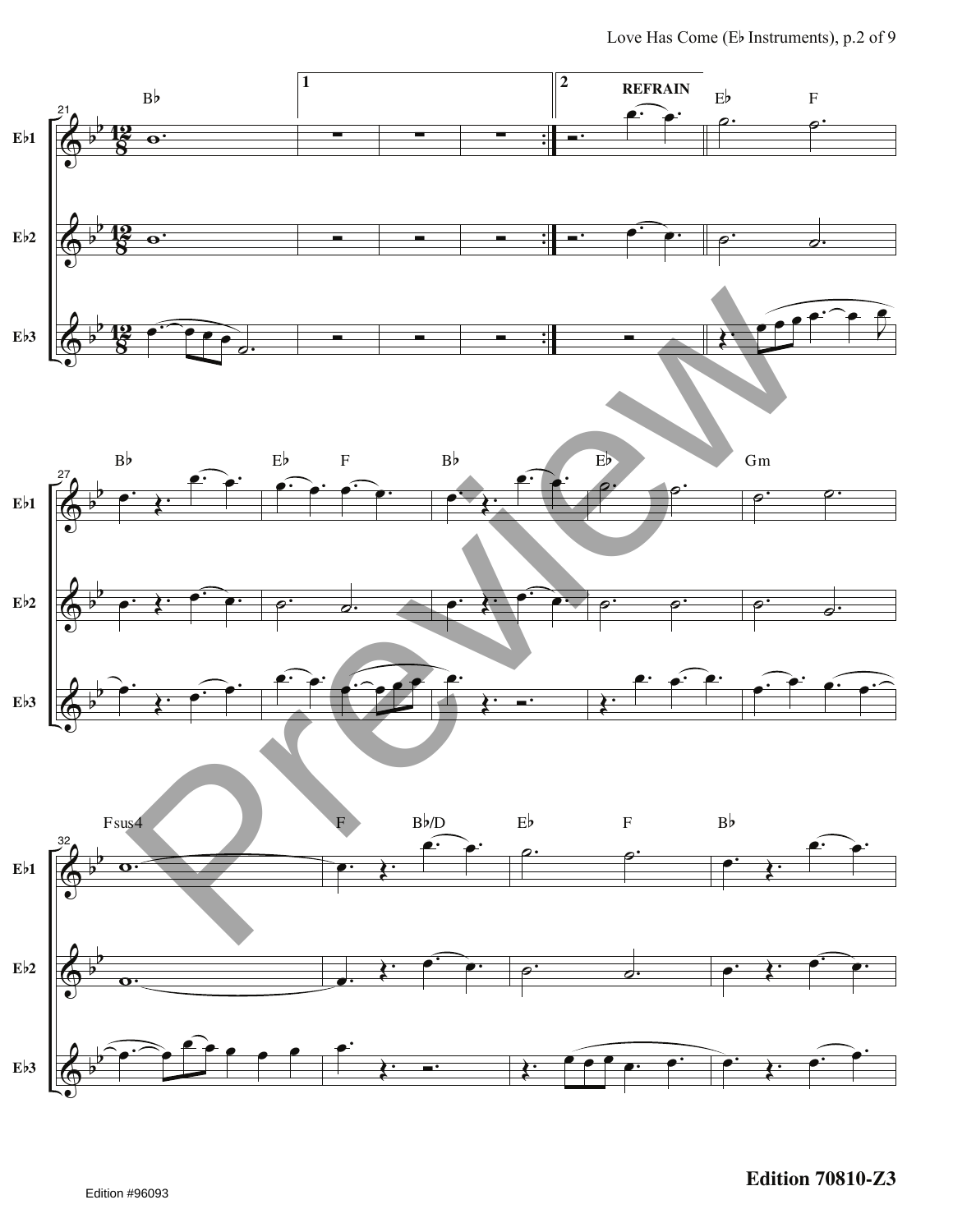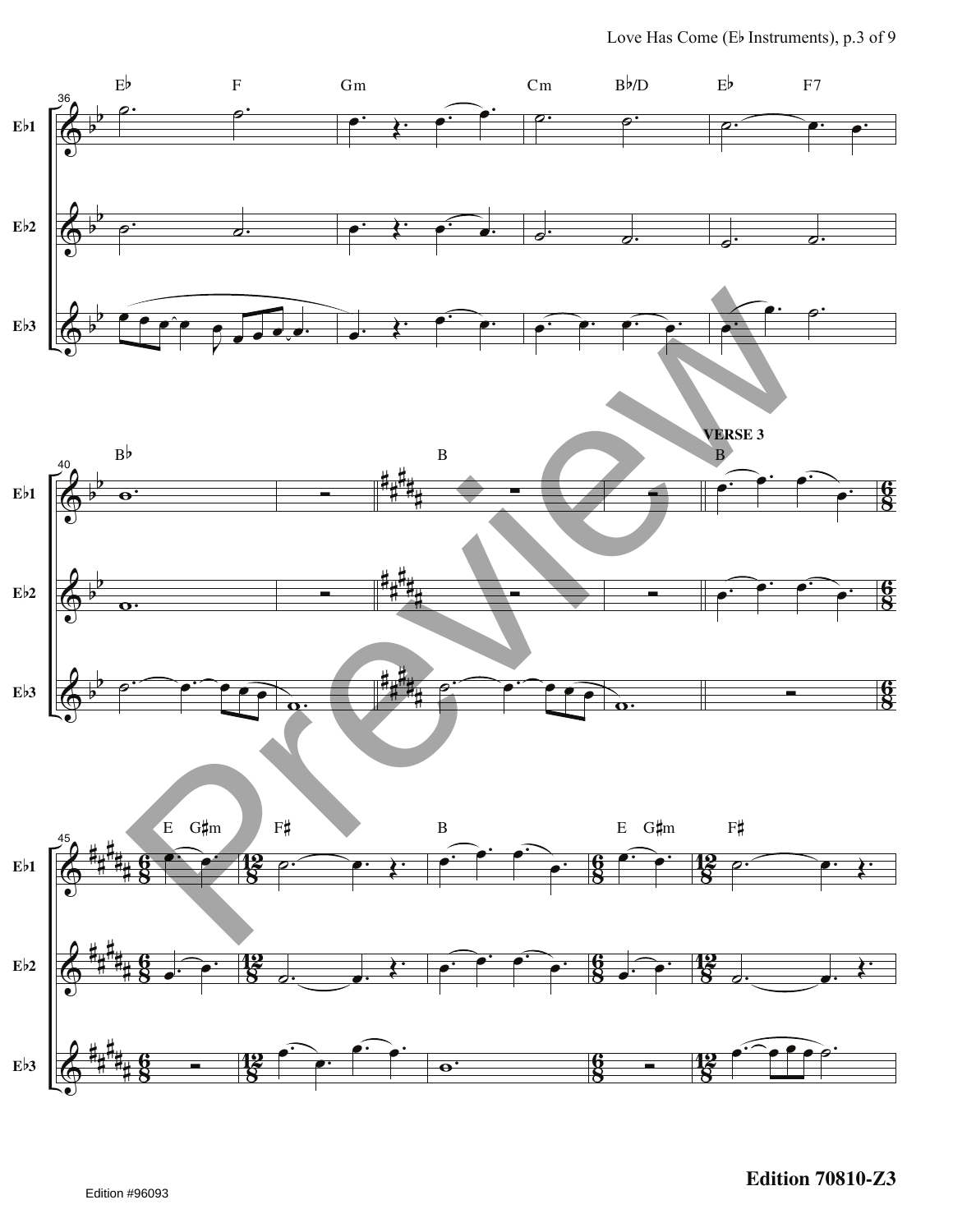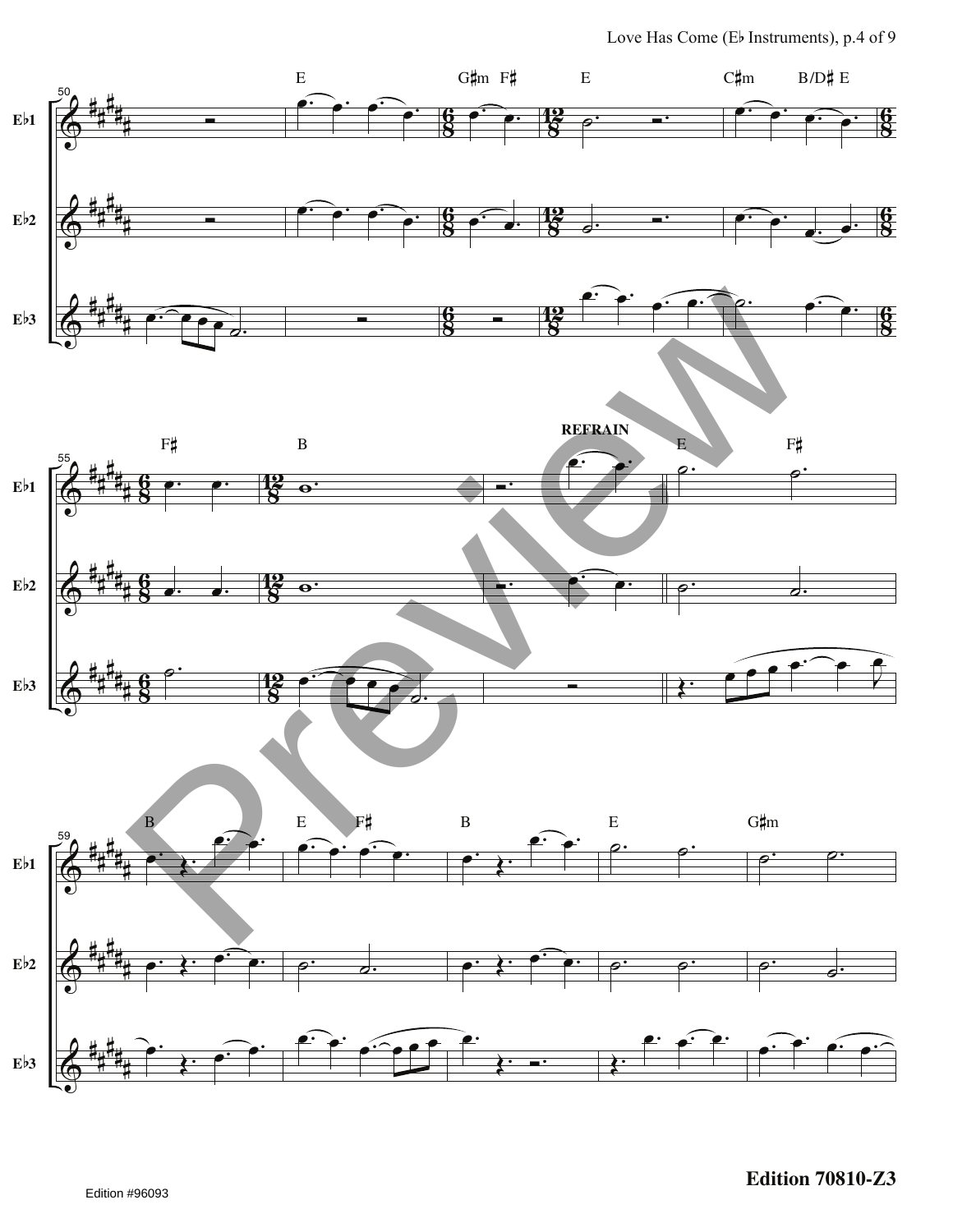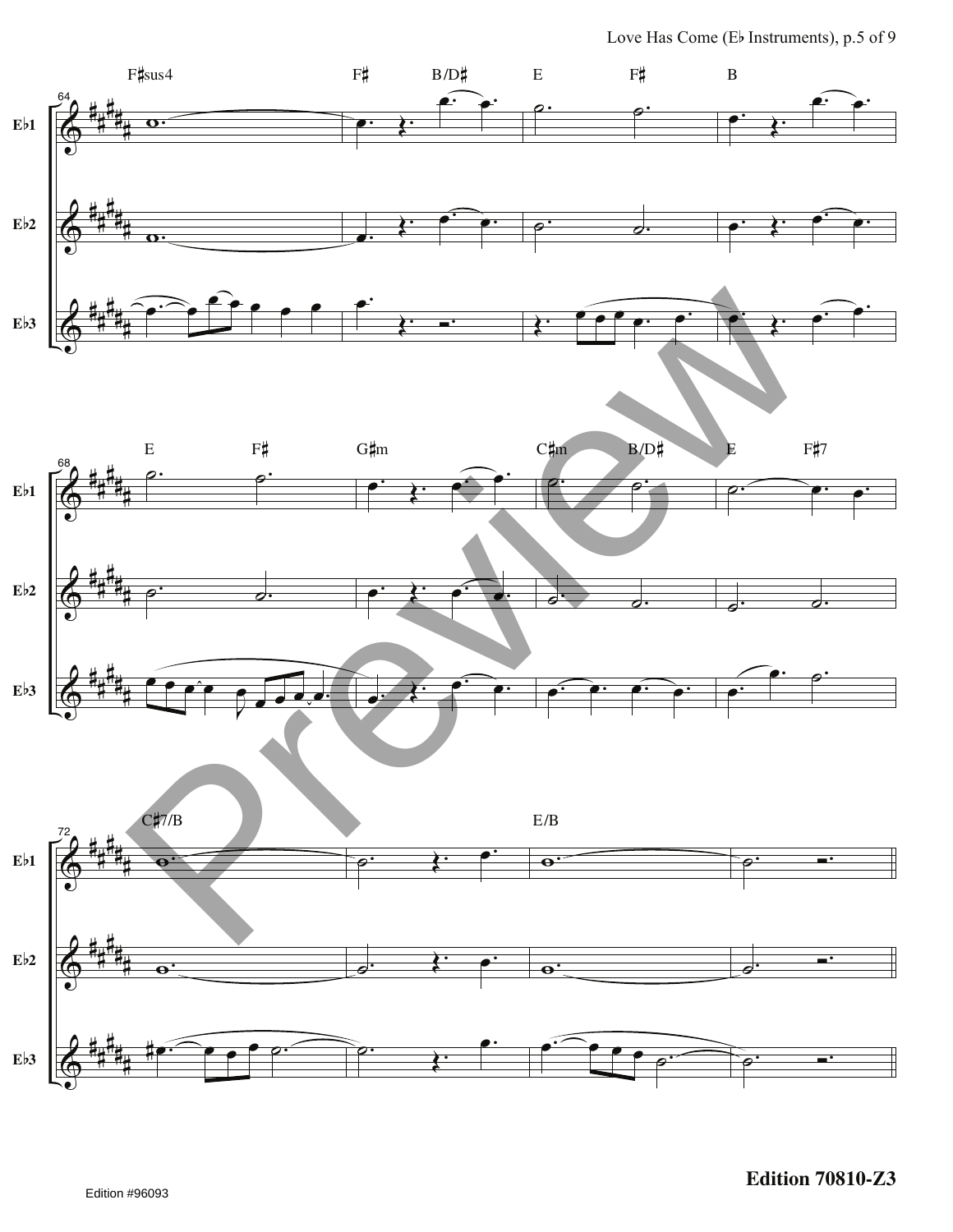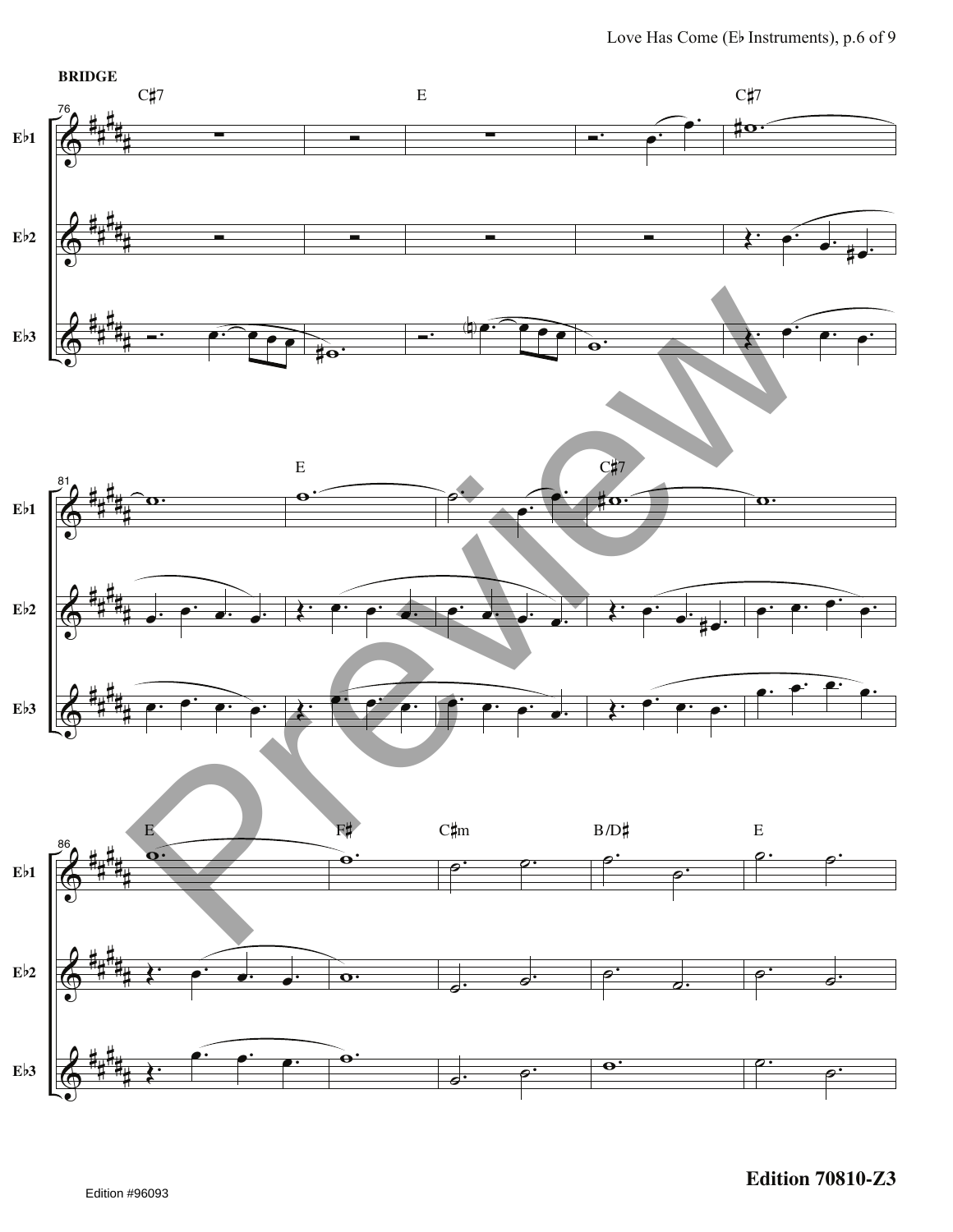Love Has Come (Eb Instruments), p.7 of 9

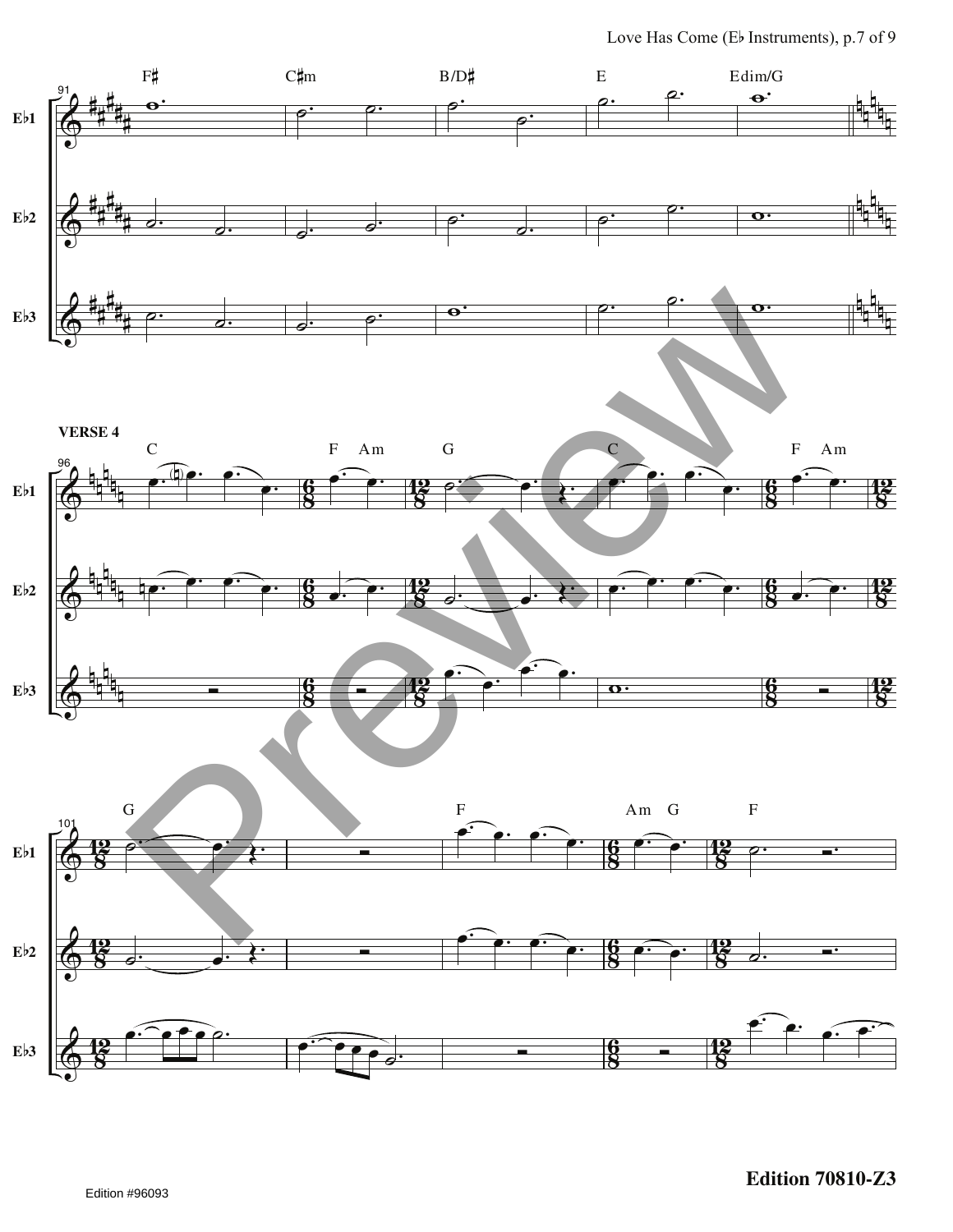Love Has Come (Eb Instruments), p.8 of 9